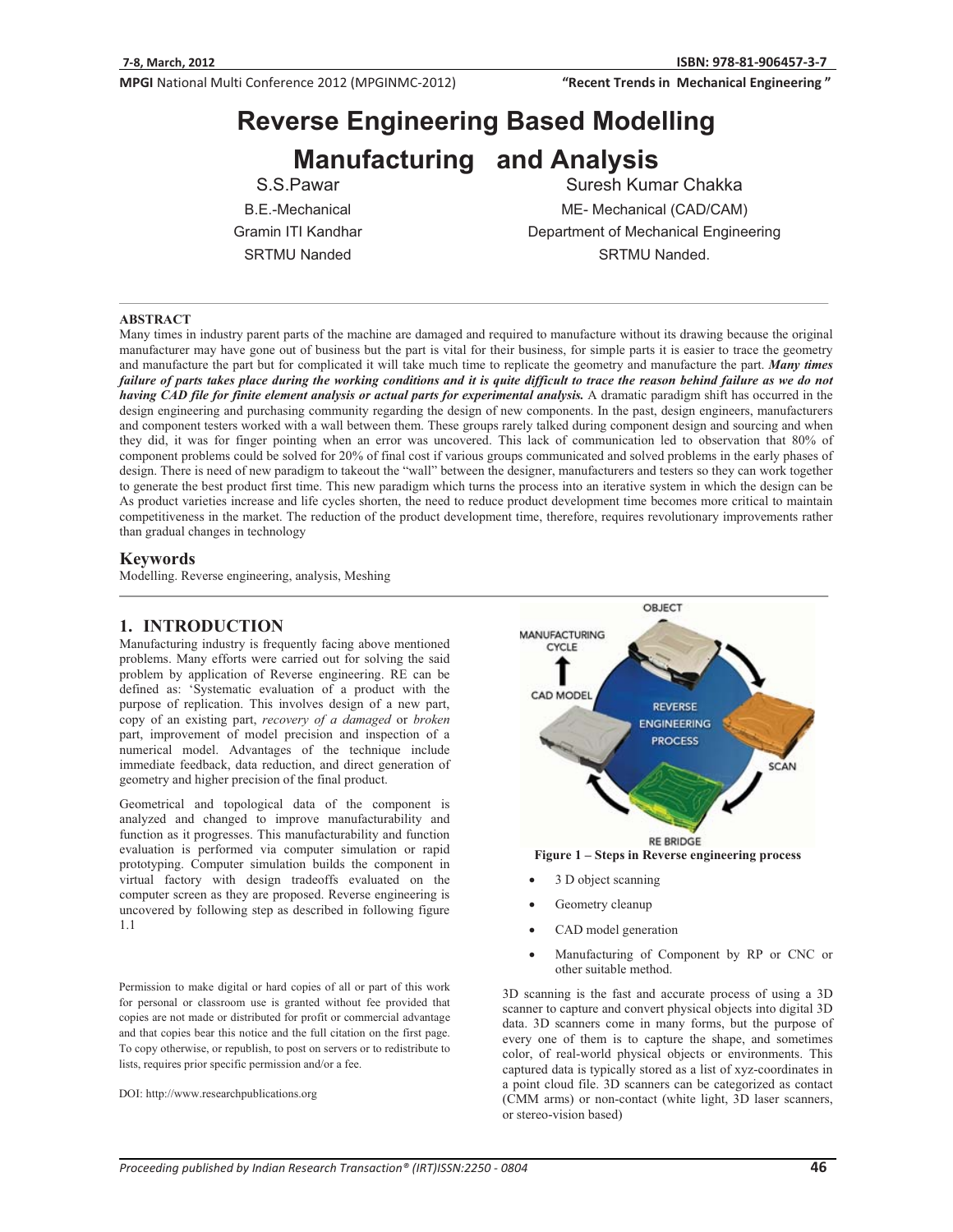To increase efficiency of digitization, an improved sampling planning approach is generally adopted; it is based on surface curvature and tangent line slope of a measured point. In surface reconstruction, a new adaptive extracting approach based on curvature of surface reconstructs the non-uniform rational B-spline (NURBS) surface for the scattered data. Once clear geometry and topology of the object is cleaned, CAD model is developed and can be used for further manufacturing process. The manufacturing process chosen is dependent on time and resources constraints and also on the end user requirement.

Rapid prototyping uses automated technologies to provide substantial improvements in the speed and cost of prototype creation. Rapid prototyping does not represent a break with the tradition of cyclical design by incremental improvement or successive approximation; rather, it speeds the design cycle and increases the use of prototypes to an extent that new ideas, new results, and new techniques become possible. It's also worth noting that in a commercial setting, rapid prototyping can often provide a significant and demonstrable return on investment.

In many ways, rapid prototyping is the natural result of two earlier, converging technologies. For the past several decades, Computer Assisted Design (CAD) software has provided designers with computer-based tools for drafting, mechanical drawing, architectural blueprints, and so on, offering advantages similar to those available to 2D designers using desktop publishing tools. Over the same period of time, machine shops have used Numerical Control (NC) computers with milling machines, allowing the automation of their operation, and thus the creation of parts at lower expense and greater precision. Rapid prototyping in a sense marries these two technologies by allowing designers to create plans for real world objects in the virtual world of the computer, and then in a single step to create a physical object directly from those plans.

 However, there is an important difference between CADdriven NC milling and rapid prototyping. Traditional shop techniques, whether manual or numerically controlled, are a subtractive process. They start with a block, sheet, or tube of raw material and then, by drilling, cutting, lathing, and grinding, material is removed, yielding the desired object or product. Rapid prototyping, on the other hand, is an additive process: the desired object is built from bottom to top in very thin layers.

Whereas subtractive techniques require hard-earned craft skills for the complicated and unique setups that vary with each job, additive techniques require no special knowledge on the part of the prototype fabricator. In fact, some rapid prototyping systems are called "3D Printers" because it is as easy to send a model to such a prototyping system as it is to send a document to a networked printer. Even complicated mechanisms with moving parts, multiple enclosed parts, or trapped volumes, bearing assemblies, and so on can be "printed" directly, without the need for further assembly.

Rapid prototyping is important to artists because it allows them to directly translate ideas into physical objects. It contributes to the trend in the digital arts of moving away from purely virtual creations and reconnecting with the physical world by using "high-tech" tools.

If we analyze the work carried out in this field we find that in most of the cases the work is restricted up to the retrieval of the geometry of damaged component, developing of CAD

## "Recent Trends in Mechanical Engineering"

model and manufacturing of component by suitable and quick method, but in this work along with above mentioned work we have attempted to analyze the component by Finite element analysis and tried to find out the reason for failure of the component.

From the literature analyzed it can be concluded that many researchers worked on the reverse engineering process for many end applications major of the contribution is in the field of CAD model building by various approaches and then manufacturing that object by means of Rapid prototyping. Still there is lacuna in this research work is observed and that is no one is worked on prediction of failure of component by reverse engineering technology. Here we have attempted not only to retrieve the model of damaged component but tried to predict the failure of the component by using reverse engineering technology. This study aims to uncover following objectives

- - To 3 D scan and reconstruct the geometry of damaged component
- - To develop CAD model and clean up the geometry of the component.
- $\bullet$  To manufacture the component by Rapid Prototyping
- - To develop the CNC programme by using CAD model
- -To manufacture component by CNC machining
- - To make the analysis of failure of component by Finite Element Analysis.

Thus we are going to uncover large area in the proposed work by not only retrieving and cleaning the geometry but manufacturing component by two methods and also prediction of failure of component by analysis.

## **2. 3D SCANNING AND GEOMETRY RETRIEVAL**

A 3D scanning device that uses a laser to reflect off the part and triangulate with a camera lens, allowing the scanner to determine and create XYZ coordinates. The scanner then uses these points to form a 3D digital model of the part. 3D scanners come in many forms, but the purpose of every one of them is to capture the shape, and sometimes color, of realworld physical objects or environments. This captured data is typically stored as a list of xyz-coordinates in a point cloud file. 3D scanners can be categorized as contact (CMM arms) or non-contact (white light, 3D laser scanners, or stereo-vision based). Some can even capture internal features. 3D scanning is the fast and accurate process of using a 3D scanner to capture and convert physical objects into digital 3D data. The accuracy is most important aspect in 3 D scanning it is the closeness of a measurement to the actual feature. The opposite of accuracy is uncertainty, which is an inverse perspective of the same value we have to keep the value of uncertainty as small as possible. The first process is of aligning two objects in a common coordinate system. Commonly refers to aligning scan data to reference objects in inspection applications. Wrapping a patch-work is required by quilt of freeform NURBS surfaces around scan data, quickly and automatically generating surfaces.

The most simple mathematical curve or surface that can describe a shape. For good results a "Class A" IGES surface is needed for a super smooth surface typically used in aerospace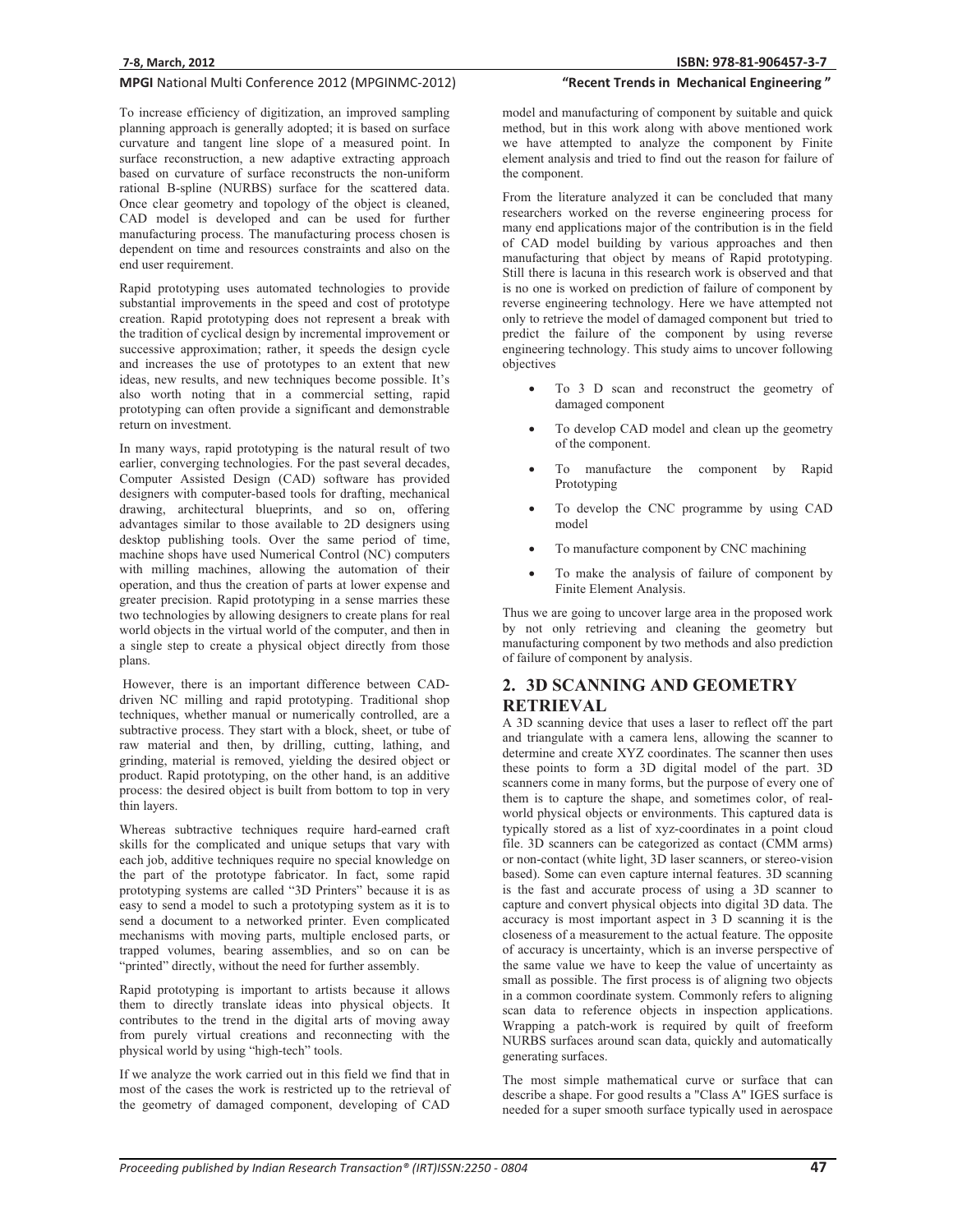or automotive applications. When several of the same parts are scanned and the resulting data is averaged and used to create one representative 3D model then median part verification is used to minimize the effect of manufacturing defects on the resultant model by combining two or more scan data sets into one larger data set. NURBS - Non Uniform Rational Basis, or Bezier Spline. It is a mathematical model commonly used for generating and representing curves and surfaces that cannot be decimated in a uniform manner. It can also be a surface created by two or more b-Splines. First developed mid-century but didn't arrive on the desktop until 1989. Mesh data consisting of point cloud data with mathematical point spacing based on surface data. An organized STL of a cube would consist of 8 points (1 for each corner). Parametric Model - A data set that retains the history of how it was designed, so that modifications update all downstream features. Exchange of such models is supported by IGES. Solid Works is a software program that is popular for creating and modifying parametric models. We have used the technique of White Light Scanning (Interferometry) Optical non-contact method for measuring physical parts. White light scanners obtain measurements of an object by determining changes in the fringe and distortion of a pattern of white light projected on an object.





**Fig 2 – 3D scanning of component** 

## **3. RAPID PROTOTYPING**

Most commercially available rapid prototyping machines use one of six techniques.

- -StereoLithography (SLA)
- -Laminated Object Manufacturing (LOM)
- -Selective Laser Sintering (SLS)

## "Recent Trends in Mechanical Engineering"

- -Fused Deposition Modeling (FDM)
- -Solid Ground Curing (SGC)
- -3-D Ink Jet Printing

We have developed the model by this SLS process which is developed by Carl Deckard for his master's thesis at the University of Texas, selective laser sintering was patented in 1989. The technique, shown in Fig. 2.4, uses a laser beam to selectively fuse powdered materials, such as nylon, elastomer, and metal, into a solid object. Parts are built upon a platform which sits just below the surface in a bin of the heat-fusable powder. A laser traces the pattern of the first layer, sintering it together. The platform is lowered by the height of the next layer and powder is reapplied. This process continues until the part is complete. Excess powder in each layer helps to support the part during the build. SLS machines are produced by DTM of Austin, TX.



**Fig. 3 Working of SLS system** 



#### **Fig 4 RP Model**

# **4. MANUFACTURING COMPONENT BY CAM**

In some cases the input program is insufficient and must be modified. While modifications ultimately need to be reflected back to the designers or process planners, machinists can be given the authorization to interactively test alternatives on the machine.

This way of working has been found especially useful when optimizing technological parameters during the setup of a new NC program. STEP-NC allows both for a rather high-level description of manufacturing features and for a detailed description of tool paths and cutting conditions, if needed. This way, once the parameters have been optimized at the machine, they can be stored in all detail in the very same data model which was handed down from the process planning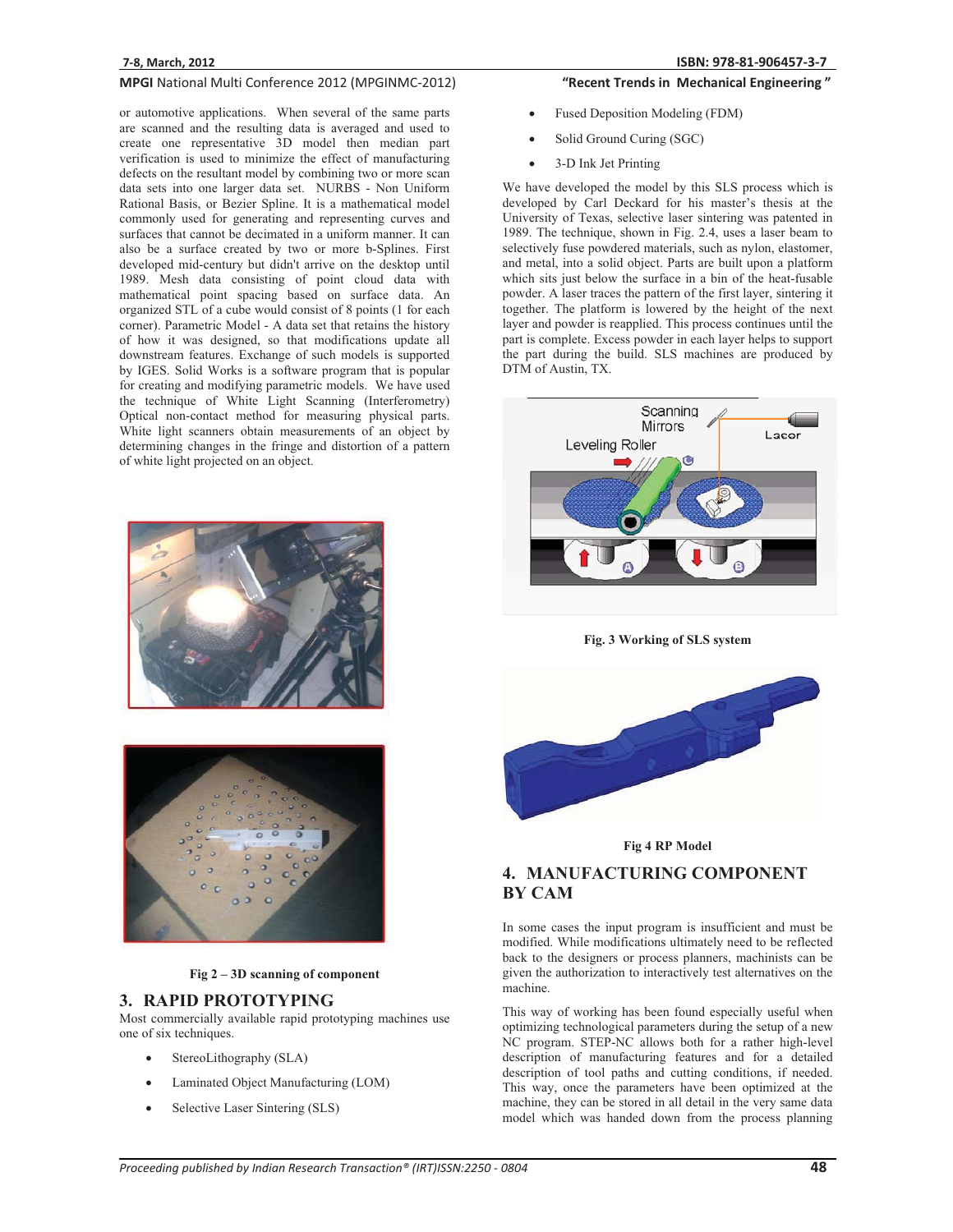department. This mechanism allows to give feedback to the planning department in a consistent manner. At the same time, it allows the planning department to prescribe exact tool paths in cases where the CAD/CAM system's output has been found to be more efficient than Controller Inc's internal feature resolution and path generation. This has greatly helped Supplier Inc to improve its overall information management and to avoid double work when re-using programs. The programme developed ,some of the programming lines developed are as given below.

 $\frac{0}{6}$ 

N0010 G40 G17 G90 G70

N0020 G91 G28 Z0.0

:0030 T00 M06

N0040 G0 G90 X1.5073 Y.4515 S0 M03

N0050 G43 Z.3937 H00

N0060 Z.1064

N0070 G1 Z-.0117 F9.8 M08

N0080 X1.5159 Y.3654

N0090 G2 X1.528 Y.1164 I-2.4446 J-.2438

N0100 G1 X1.5276 Y-.0402

N0110 G2 X1.5044 Y-.3708 I-2.4567 J.0064

N0120 G1 X1.4929 Y-.4537

N0130 Z.1064

N0140 G0 Z.3937

N0150 X1.459 Y.4545

N0160 Z.1064

N0170 G1 Z-.0117

N0180 X1.4673 Y.3758

N0190 G2 X1.4808 Y.1165 I-2.396 J-.2542

N0200 G1 X1.4804 Y-.0401

N0210 G2 X1.456 Y-.3758 I-2.4095 J.0063

N0220 G1 X1.4447 Y-.4545

N0230 Z.1064

N0240 G0 Z.3937

N0250 X1.4113 Y.4545

N0260 Z.1064

N0270 G1 Z-.0117

N0280 X1.4198 Y.3758

N0290 G2 X1.4335 Y.1165 I-2.3485 J-.2542

N0300 G1 X1.4331 Y-.0399

N0310 G2 X1.4082 Y-.3758 I-2.3622 J.0061

N0320 G1 X1.3967 Y-.4545

N0330 Z.1064

N0340 G0 Z.3937

N0350 X1.3636 Y.4545

## "Recent Trends in Mechanical Engineering"

N0360 Z.1064

#### I. ANALYSIS OF COMPONENT

ANSYS multiphysics finite element program with the powerful pre and post processing capabilities of the ANSYS program. The procedure for an static analysis is similar to any other analysis that is available in the ANSYS program. The three main steps are:

- -Build the model
- -Apply loads and obtain the solution
- -Review the results

For the analysis CAD model which is scanned previously is taken. Model and meshing of the component is as given in figure

- -Jacobean
- -War page
- size of mesh

Uniformity Above quality parameters can only be achieved by using special software like hypermesh.



**Fig 5 Meshing of component with interntional norms** 

Analysis is made for different modes of failure for different stress and strain as given below.The von messions stress are analysed by giving conditions in the preporcessor and porcessor which closly resembles to the actual practical conditions in which the component is subjected to the various forces.



**Fig 6. Results of Von Messons stress.**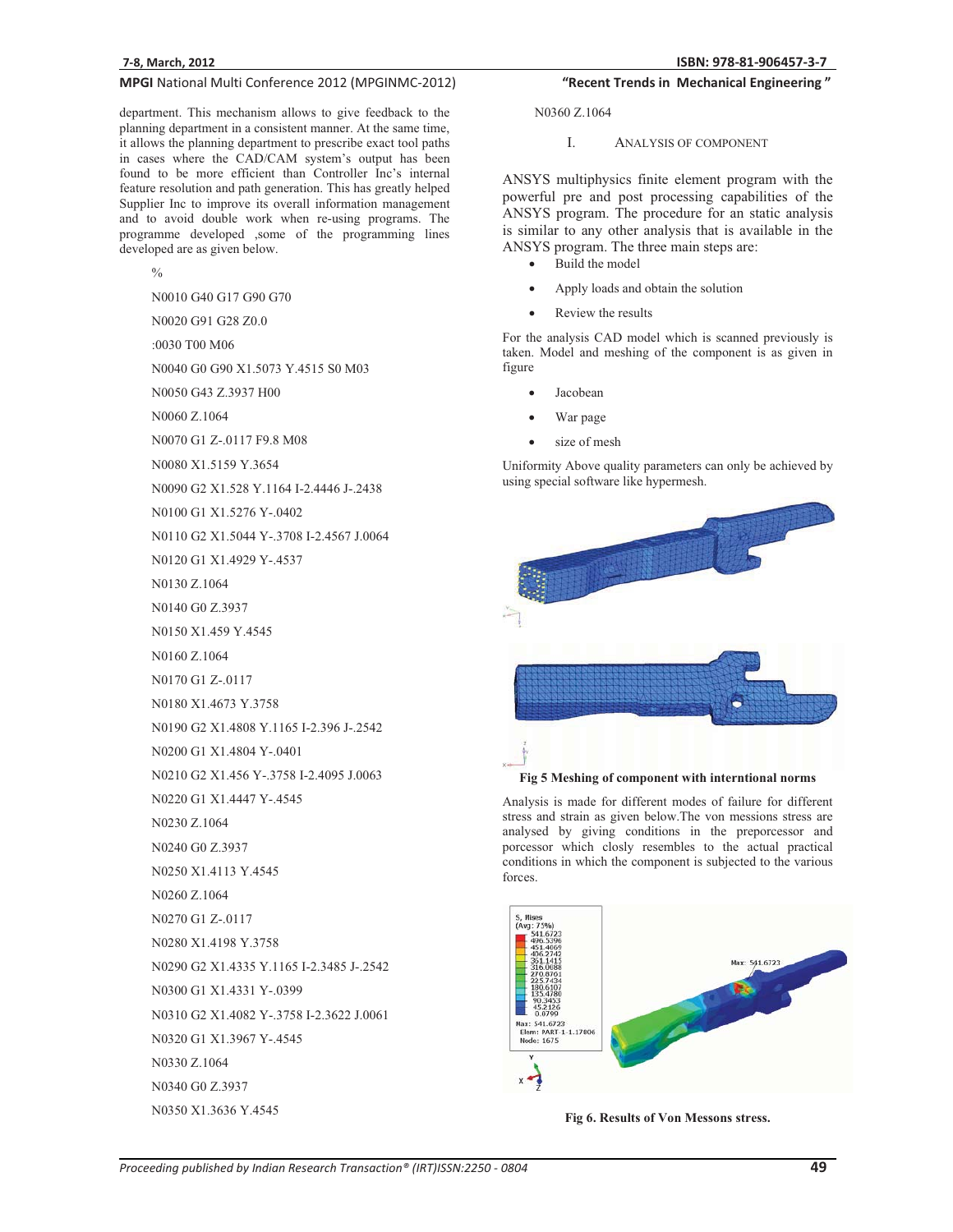

**Fig 7. Results of Plastic equivalent strain** 



**Fig 8. Results of Overall strain** 



**Fig 9. Results of displacement in X direction.** 



**Fig 10 Displacement along Y- direction** 





"Recent Trends in Mechanical Engineering"

**Fig 11 .Results of Maximum principal stress** 



**Fig 11 .Results of Minimum principal stress** 

|  | TAB   author email address<br>LE $9$ (in Courier),<br>cell in a table | abstract<br>body | abstract heading<br>(also in Bold) |
|--|-----------------------------------------------------------------------|------------------|------------------------------------|
|--|-----------------------------------------------------------------------|------------------|------------------------------------|

## **5. CONCLUSIONS**

3D scanning is the fast and accurate process of using a 3D scanner to capture and convert physical objects into digital 3D data. 3D scanners come in many forms, but the purpose of every one of them is to capture the shape, and sometimes color, of real-world physical objects or environments.3 D data of damaged component is processed and geometry and topology of the component can be retrieved by cleaning Bezier or B-spline curves. We have successfully adopted this technique.

Rapid prototyping is starting to change the way companies design and build products. Today's commercially available machines are accurate to ~0.08 millimeters in the x-y plane, but less in the z (vertical) direction. Improvements in laser optics and motor control should increase accuracy in all three directions. In addition, Rapid Prototyping companies are developing new polymers that will be less prone to curing and temperature-induced war page. Today's plastic prototypes work well for visualization and fit tests, but they are often too weak for function testing. More rugged materials would yield prototypes that could be subjected to actual service conditions. In addition, metal and composite materials will greatly expand the range of products that can be made by rapid manufacturing. By using the CAD model we have successfully developed RP object.

Since numerical control technology was developed in early 1950s, it has undergone significant advancement to an extent that high speed machining with ultra-high precision is realized. However, modern CNC still needs further improvement especially to cope with the information-based modern manufacturing system, such as E-manufacturing. In particular, the current .G-code. is a low level language, which delivers only limited information to CNC excluding the valuable information, such as part geometry and process plan